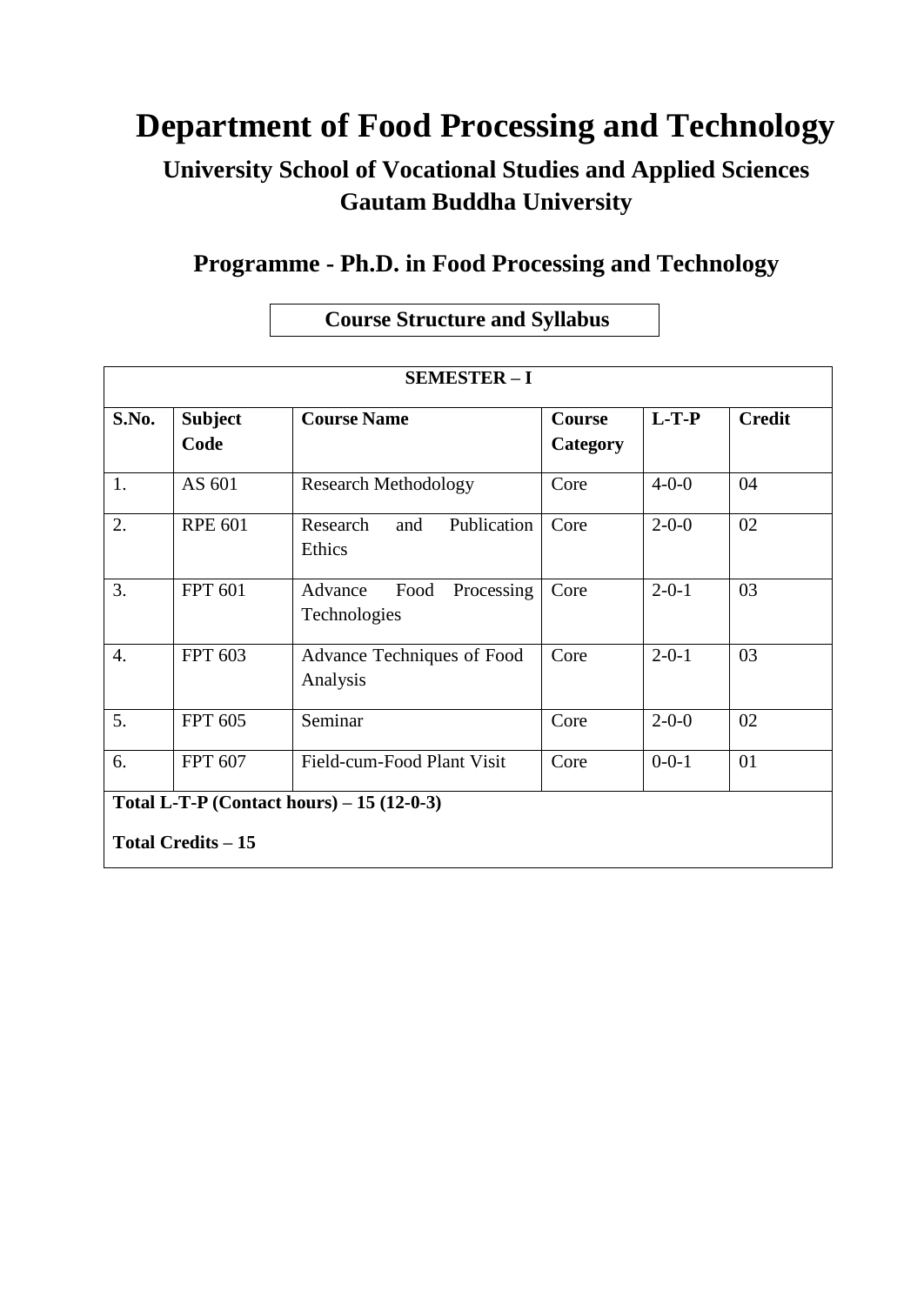#### **COURSE: AS 601 RESEARCH METHODOLOGY (4-0-0)**

#### **OBJECTIVE**

To explain the concept of research, steps in and methods of research, report writing, presentation and research ethics

#### **OUTCOME**

The knowledge of research and research methodology could be applied by the learners for conducting research, and presentation of research output in an ethical manner.

#### **CONTENTS**

**Basics of Research:** Research: Definition, Objectives, Types and Characteristics; Hypothesis: Meaning and types; Research methods vs Methodology. Positivism and post- positivistic approaches to research

**Research Formulation:** Research Formulation- Defining and formulating the research problem; Characteristics of a good research problem; Selecting the problem; Literature review: Primary and secondary sources; Web as a literature source, searching the web; Organizing the literature and identifying gap areas from literature review; Research proposal or synopsis

**Research Design and Methods:** Research Design: Basic principles, Need of research design, Features of a good research design; Important concepts relating to research design: Observations and Facts; Laws and Theories, Prediction and explanation, Induction, Deduction, Development of Models; Developing a research plan-Exploration, Description. Diagnosis, Experimentation; Determining experimental and sample designs

**Data Collection and Analysis:** Observations and collection of data: Sample and sampling methods; Data processing and analysis; Statistical packages of data analysis: Hypothesis testing. Generalization and interpretation: Role of ICT in research

**Research Report:** Types of report-Technical reports and thesis; Structure and components of a scientific report; Steps in report writing: Layout, structure and language of typical reports, illustrations and tables; Bibliographic entries. referencing and footnotes; Oral presentation: Planning and practice, use of Visual aids, Importance of effective communication

Commercialization of knowledge and technologies and academic ethics; Intellectual property rights: Citation counting and impact factor; Scientific citation index (SC), Scientific citation index-expanded (SCI-E), H-index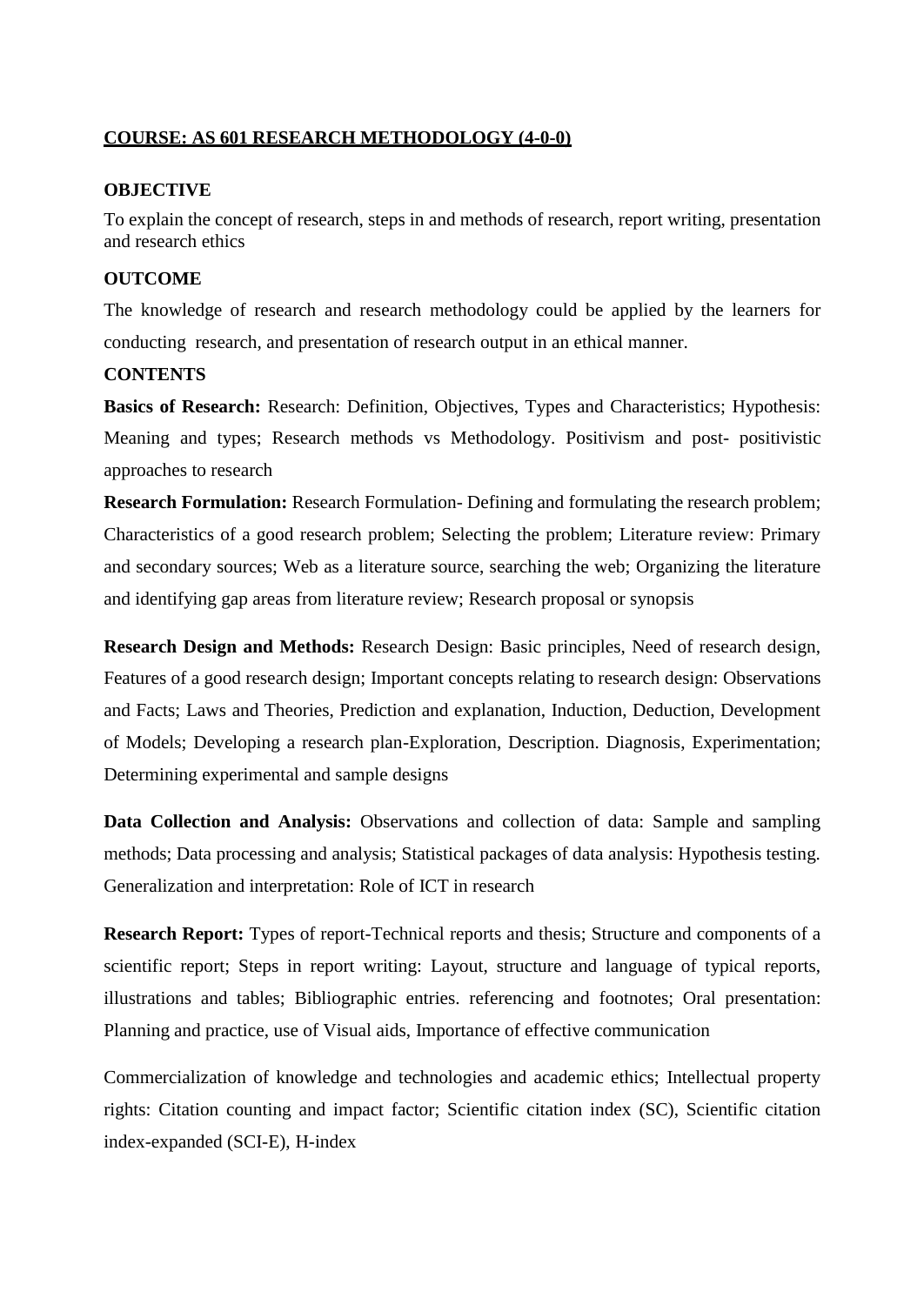#### **SUGGESTED READINGS**

- Anthony, M., Graziano, A.M. and Raulin, M.L. 2009. *Research Methods: A Process of Inquiry*, Allyn and Bacon, New York.
- Banerjee, S. and Ramendu, Roy. 2017. *Fundamentals of Research Methodology*, (3 Edition),Kitab Mahal. New Delhi.
- Cooper, D. R. and Sehindler, P. S. 2006. *Business Research Methods*, Tata McGrraw Hill Publishing P. Ltd., New Delhi.
- Fisher R. A. 2004, *Statistical Methods for Research Workers*, Cosmo Publications, New Delhi. Freedman, D., Pisani, R. and Purves, R. 2007. *Statistics*, 4th Edition, W. W. Norton and Company, New York.
- Garg, B.L., Karadia, R., Agarwal, F. and Agarwal, U.K. 2002. *An Introduction to Research Methodology*, RBSA Publishers., New Delhi.
- Gupta, S.P. 2014. *Statistical Methods*. S. Chand and Sons, New Delhi.
- Hart, C. 2015. *Doing Your Masters Dissertation*, Sage Publication India P. Ltd., New Delhi-,481 p.
- Kothari, CR. 1990. *Research Methodology: Methods and Techniques*. New Age International,New Delhi, 418p.
- Kumar. R. 2014. *Research Methodology: A Step -by- Step Guide for Beginners*, SagePublications India P. Ltd., New Delhi.
- Montgomery D.C. 2001. *Design and Analysis of Experiments*, John Wiley and Sons, NewYork.
- Sinha, S.C. and Dhiman, A.K. 2002. *Research Methodology*, 2 Volumes, Ess Ess Publications, New Delhi.
- Snedecor GW and Cochran, G.W. 1989. Statistical Methods 8<sup>th</sup> Edition: lowa State University Press Ames, lowa.
- Trochim, W.M.K. 2005. *Research Methods: The Concise Knowledge Base*, Atomic Dog Publishing, New Delhi, 270p
- Wadehra, B.L. 2000. *Law Relating to Patents, Trade-marks, Copyright, Designs and Geographical Indications*. Universal Law Publishing, New Delhi.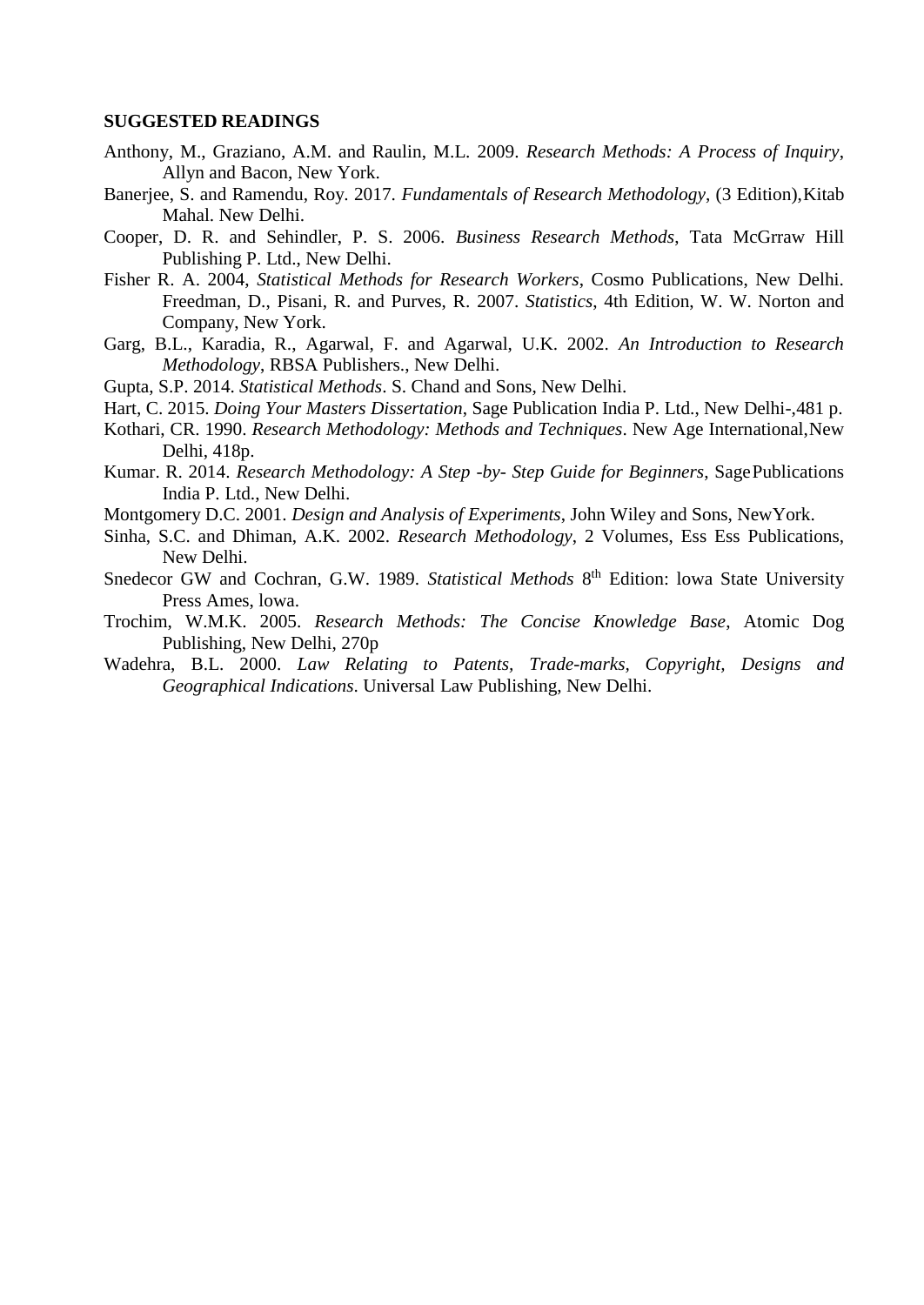#### **COURSE: RPE 601 RESEARCH AND PUBLICATION ETHICS (RPE) (2-0-**

**0) LEARNERS**: Doctoral Students/ Scholars of all Schools of the University

**FACULTY CO-ORDINATORS**: Prof. Sanjay K. Sharma and Prof. N. P. Melkania

#### **OBJECTIVE**

To familiarize the learners about the importance of ethics in research and publication, and tools and databases to regulate the misconduct and unethical activities in research and publishing

#### **OUTCOME**

The learners would be able to recognize the value of ethics in research and publishing, and practice them while conducting research and publishing of research work in a professional manner.

| Unit         | <b>Content</b>               |                                                         | <b>Faculty Member</b>    | <b>Teachin</b> |
|--------------|------------------------------|---------------------------------------------------------|--------------------------|----------------|
|              |                              |                                                         |                          | gHour          |
| $\mathbf I$  |                              | PHILOSOPHY AND ETHICS                                   |                          |                |
|              | ➤                            | Introduction<br>Philosophy:<br>to                       | Dr. Subhojeet Banerjee   | 02             |
|              |                              | Definition, nature<br>and<br>scope,                     | (Dept. of Management     |                |
|              |                              | concept, branches                                       | Studies, SoM)            |                |
|              | $\blacktriangleright$        | Ethics: Definition, moralphilosophy,                    |                          |                |
|              |                              | nature of moral judgements and                          |                          |                |
|              |                              | reactions                                               |                          |                |
|              |                              |                                                         |                          |                |
| $\mathbf{I}$ | <b>SCIENTIFIC MISCONDUCT</b> |                                                         |                          |                |
|              |                              | $\triangleright$ Ethics with respect to science and     | Dr. Bhupendra Chaudhary  | 02             |
|              |                              | research                                                | (Dept. of Biotechnology, |                |
|              |                              | $\triangleright$ Intellectual honesty and research      | SoBT)                    |                |
|              |                              | integrity                                               |                          |                |
|              |                              |                                                         |                          |                |
|              |                              | $\triangleright$ Scientific Misconducts: Falsification, | Prof. N. P. Melkania     | 02             |
|              |                              | Fabrication and Plagiarism (FFP)                        | (Dept. of Environmental  |                |
|              |                              | $\triangleright$ Redundant Publications: Duplicate      | Science, SoVSAS)         |                |
|              |                              | and overlapping publications, salami                    |                          |                |
|              |                              | slicing                                                 |                          |                |
|              | ➤                            | Selective<br>reporting<br>and                           |                          |                |
|              |                              | misrepresentation of data                               |                          |                |
|              |                              |                                                         |                          |                |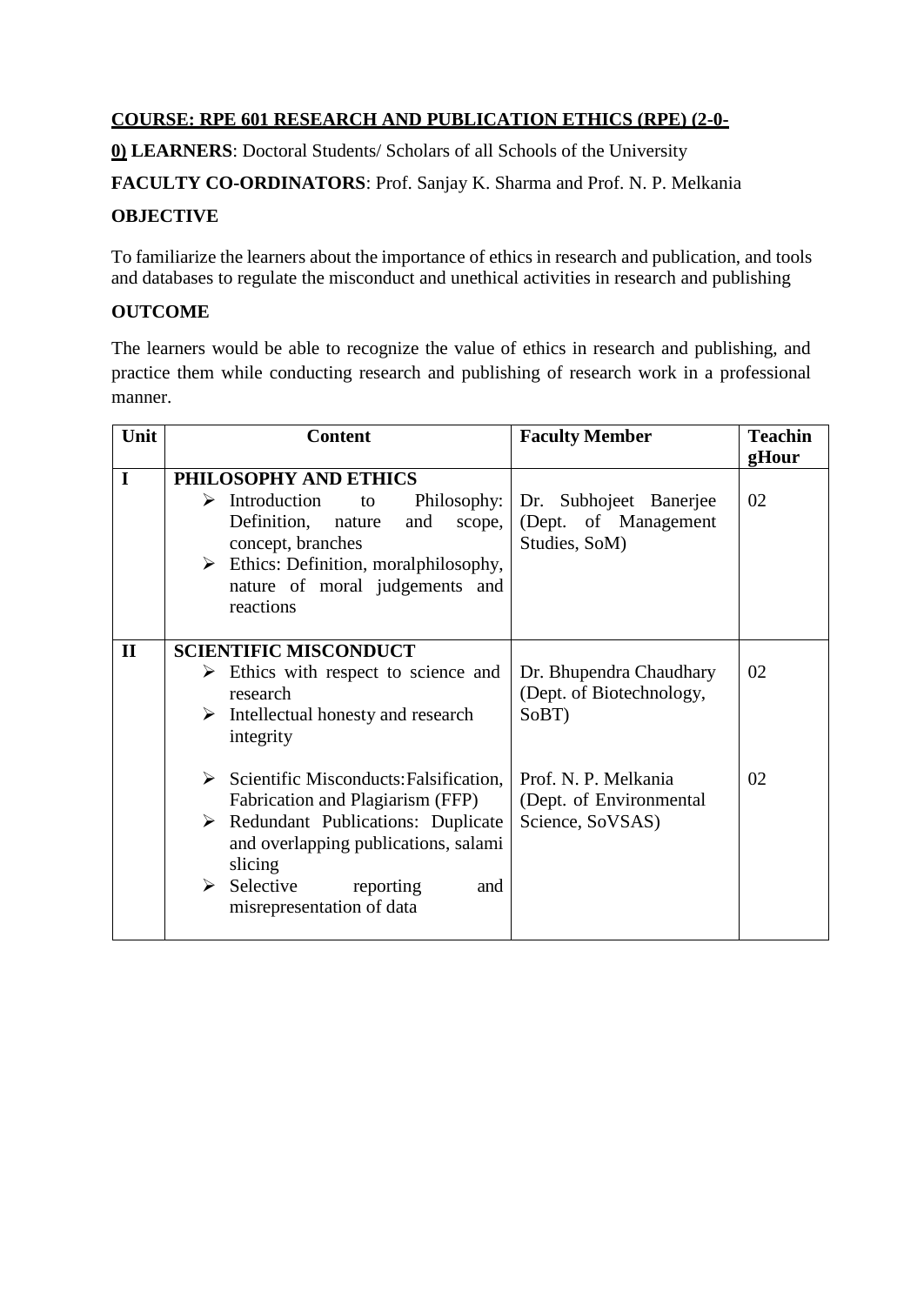| Unit         | <b>Content</b>                                                                                                                                                                                                                                                                                                                                                                                                                                                                                                                            | <b>Faculty Member</b>                                                                                                                             | <b>Teaching</b> |
|--------------|-------------------------------------------------------------------------------------------------------------------------------------------------------------------------------------------------------------------------------------------------------------------------------------------------------------------------------------------------------------------------------------------------------------------------------------------------------------------------------------------------------------------------------------------|---------------------------------------------------------------------------------------------------------------------------------------------------|-----------------|
|              |                                                                                                                                                                                                                                                                                                                                                                                                                                                                                                                                           |                                                                                                                                                   | Hour            |
| III          | <b>PUBLICATION ETHICS</b><br>Publication Ethics:<br>Introduction,<br>➤<br>definition, and importance<br>> Best Practices/ Standards Setting<br>Initiatives and Guidelines: COPE,<br>WAME, etc.<br>$\triangleright$ Conflicts of interest<br>> Publication Misconduct: Definition,<br>concept, types, problems that lead to<br>unethical behaviour and vice-versa<br>$\triangleright$ Violation of publication ethics,<br>authorship and contributorship<br>Identification<br>of<br>publication<br>➤<br>misconduct, complaints and appeals | Dr. Dinesh K. Sharma<br>(Dept. of Management<br>Studies, SoM)<br>Prof. N. P. Melkania                                                             | 04<br>03        |
|              | Predatory publishers and journals<br>➤                                                                                                                                                                                                                                                                                                                                                                                                                                                                                                    |                                                                                                                                                   |                 |
| IV           | <b>OPEN ACCESS PUBLISHING</b><br>$\triangleright$ Open<br>publications<br>access<br>and<br>initiatives<br>SHERPA/RoMEO online resource<br>➤<br>to check publisher copyright and self<br>- archiving policies<br>Software tools to identify predatory<br>➤<br>publications development by SPPU<br>Journal Finder/ journal suggestion<br>$\blacktriangleright$                                                                                                                                                                              | Prof. Sanjay K. Sharma<br>(Dept.<br>of<br>Computer<br>Science and Engineering)<br>Prof. Sanjay K. Sharma,                                         | 05              |
|              | tools, viz., JANE, Elseveir Journal<br>finder, Springer Journal Suggester,<br>etc.                                                                                                                                                                                                                                                                                                                                                                                                                                                        | Dr. Amit Awasthi,<br>(Dept.<br>of<br>Applied<br>Mathematics, SoVSAS)<br>Dr. Arvind K. Singh<br><b>Buddhist</b><br>(Dept.<br>of<br>Studies, SoBSC) |                 |
| $\mathbf{V}$ | PUBLICATION MISCONDUCT                                                                                                                                                                                                                                                                                                                                                                                                                                                                                                                    |                                                                                                                                                   |                 |
|              | <b>A. Groups Discussions</b><br>Subject-specific ethical issues, FFP,<br>➤<br>authorship<br>Conflicts of interest<br>➤<br>$\triangleright$ Complaints and Appeals: Examples<br>and fraud from India and abroad<br><b>B. Software Tools</b>                                                                                                                                                                                                                                                                                                | Prof. Shweta Anand<br>(Dept. of Management<br>Studies, SoM)                                                                                       | 02              |
|              | Use of plagiarism software like Turnitin,<br>Urkund and other open-source software<br>tools<br><b>C.</b> Databases<br>Indexing databases<br>➤<br>Citation databases: Web of Science,<br>➤<br>Scopus, etc.                                                                                                                                                                                                                                                                                                                                 | Dr. Amit Awasthi,<br>Dr. Shakti Shahi,<br>(Dept. of Biotechnology,<br>SoBT)                                                                       | 09              |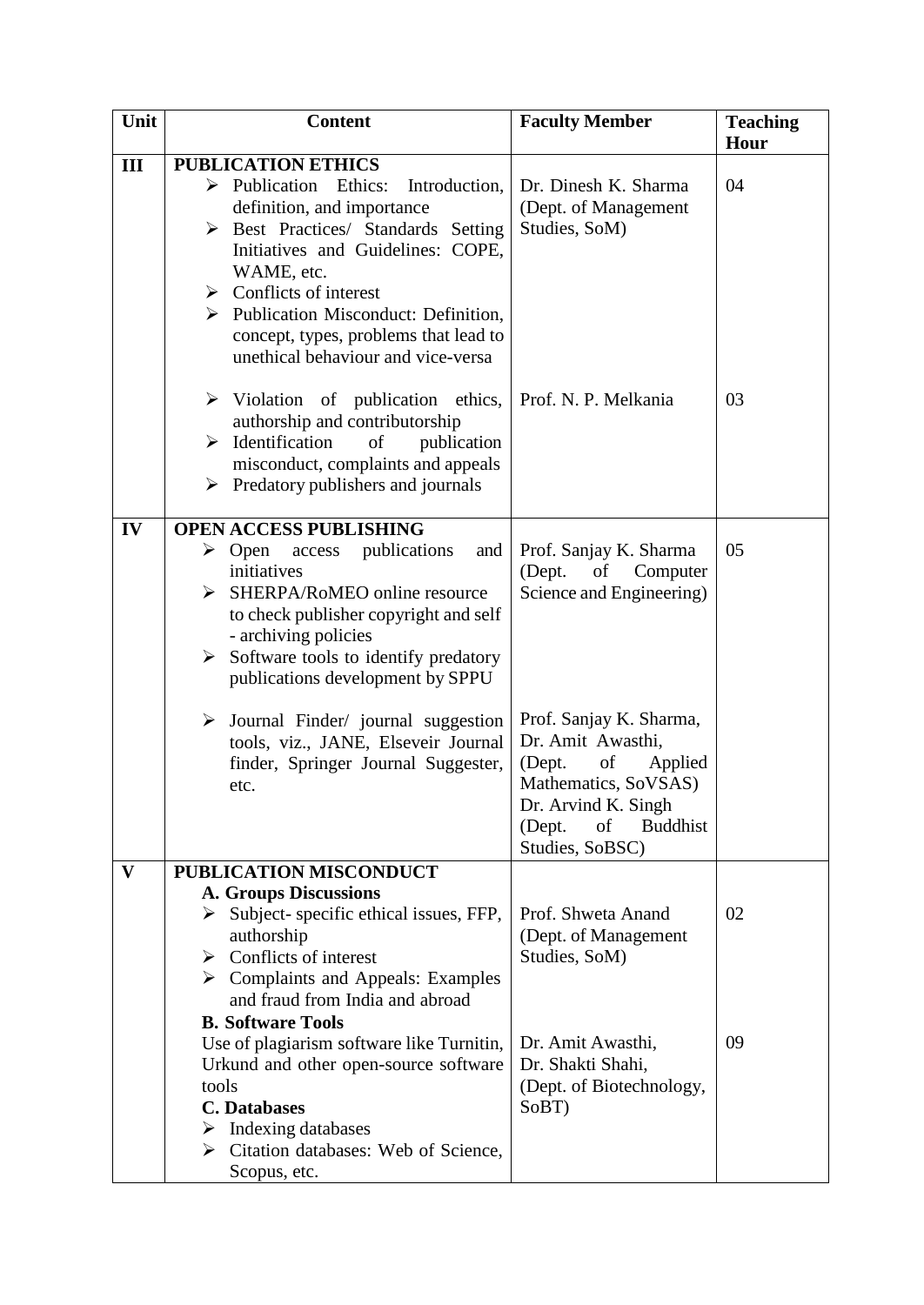| Unit | <b>Content</b>                                     | <b>Faculty Member</b> | <b>Teaching</b> |
|------|----------------------------------------------------|-----------------------|-----------------|
|      |                                                    |                       | Hour            |
|      | <b>D. Research Metrics</b>                         | Dr. Bhupendra         |                 |
|      | Impact Factor of journal as per Chaudhary          |                       |                 |
|      | Journal Citation Report, SNIP, SJR,                |                       |                 |
|      | IPP, Cite Score                                    |                       |                 |
|      | $\triangleright$ Metrics: h- index, g- index, i 10 |                       |                 |
|      | index, almetrics                                   |                       |                 |

#### **SUGGESTED READINGS**

Ackoff, R. L. 1961.*The Design of Social Research*, University of Chicago Press, Chicago. Ackoff, R. L. 1962. *Scientific Methods*, John Wiley& Sons, New York.

- Boot, J. G. C. and Cox, E. B. 1979. *Statistical Analysis for Managerial Decisions*, 2<sup>nd</sup> ed.,(International Student Edition), McGraw Hill Publishing Co. P. Ltd., New Delhi. Elsevier.2017. *Ethics and Research and Publication*, ethics.elseveir.com
- Festinger, L. Katz, D. (Eds.). 1976. *Research Methods in the Behavioral Sciences*, (Fourth Indian Reprint), Amerind Publishing Co. P. Ltd., New Delhi.
- Ghosh, B. N. 1982. *Scientific Methods and Social Research***,** Sterling Publishers P. Ltd., New Delhi.
- Harrell, A. T. 1978. *New Methods in Social Science Research*, Praeger Publishers, New York. Kothari, C. R. 1984. *Quantitative Techniques*, 2<sup>nd</sup> ed., Vikas Publishing House P. Ltd., New Delhi.
- Marcovitch, H. 2007. Misconduct by researchers and authors. *Gac. Sanit*. 21 (6): 492-499.
- Thurstone, L.L. 1959. *The Measurement of Values*, University of Chicago press, Chicago. Torgerson, W. 1958. *Theory and Methods of Scaling*, John Wiley & Sons, New York.
- Travers, R. M. W. 1978. *An Introduction to Educational Research*, 4 th ed., MacMillian Publishing Co., Inc., New York.
- Tryan, R. C. and Bailey, D. E. 1970. *Cluster Analysis*, McGraw- Hill Publishing Co. P. Ltd.,NewDelhi.
- Ullman, N. R. 1978. *Elementary Statistics*, John Wiley & Sons, New York.
- Whitney, F. L. 1950. *The Elements of Research*, 3rd ed., Prentice Hall P. Ltd., New York.
- Wilkinson, T.S. and Bhandarkar, P.L. 1979. *Methods of Techniques of Social Research*, Himalaya Publishing House, Bombay.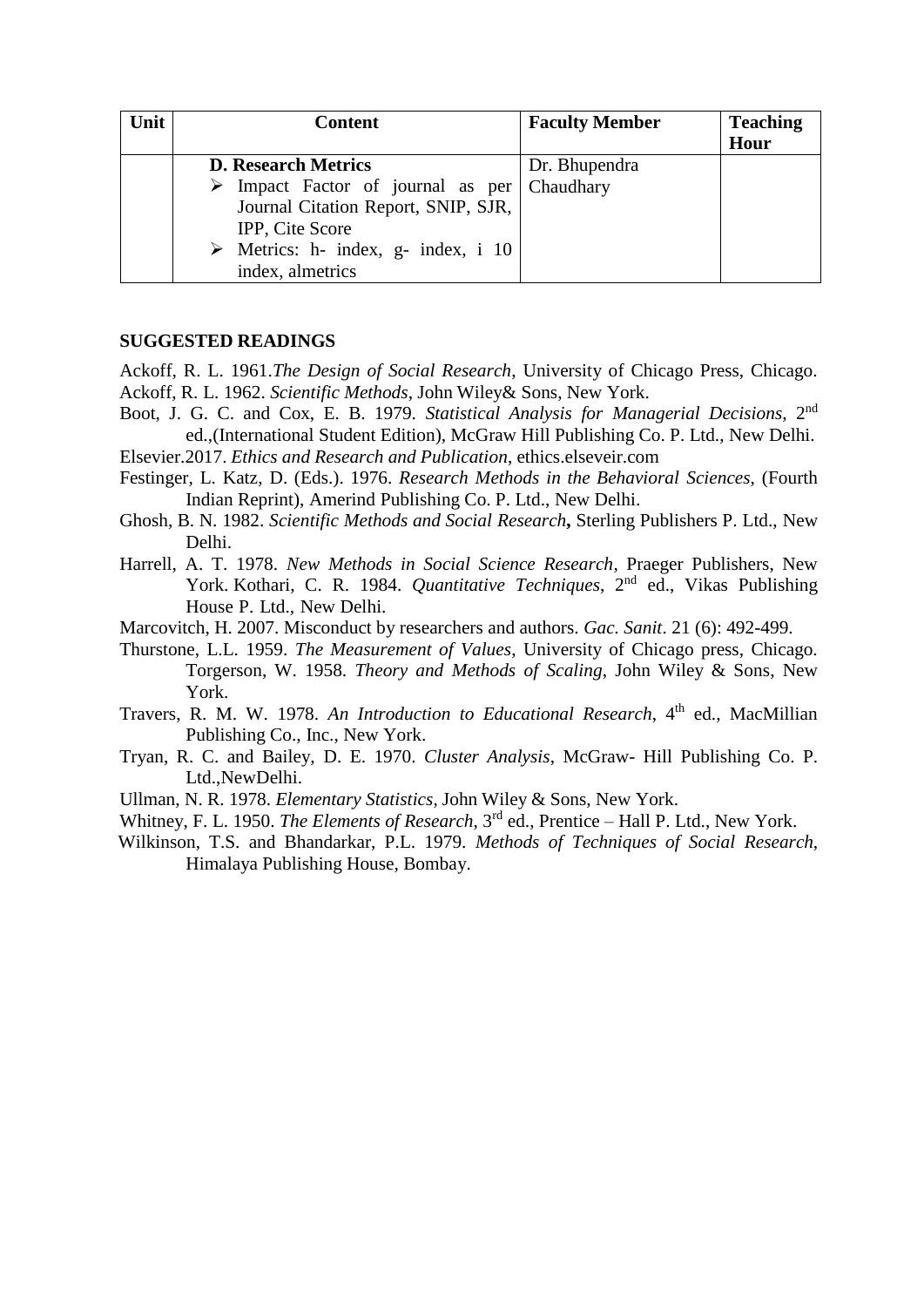#### **COURSE: FPT 601 ADVANCE FOOD PROCESSING TECHNOLOGIES (2-0-1)**

#### **OBJECTIVE**

To develop an insight among the learners about the modern techniques of food processing and their applications

#### **OUTCOME**

The learners would develop capability to process and preserve food products using advance techniquesas per requirement of the food industries.

#### **CONTENTS**

**Microstructural Components:** Microstructural approach to heat and mass transfer operations during processing of foods; Polymer solutions of food; Mechanical and rheological properties of foods

**Functionality of Carbohydrates, Proteins and Fats:** Chemical changes including during processing and storage; Analysis and application in various food systems

**Food Quality and Microstructure**: Measurement of texture and structural aspects of food texture, Structuring and texture improvement; Freezing, crystallization, milling, crushing, baking and other operations

**Drying, Dehydration and Distillation:** Technological aspects and applications of drying and dehydration of foods; Distillation, Vapour liquid equlibria, flash vaporization, steam distillation, azeotropic distillation and extractive distillation for binary system; Solid-liquid and liquid –liquid extraction processes, Principles and choice of solvent; Extraction equipments

**Emerging Techniques in Food Processing:** Application of technologies of high intensity light, pulse electric field, ohmic heating, IR heating, inductive heating and pulsed X-rays in food processing, Cold Plasma, Nanotechnology: Principles and applications in foods. Membrane separation processes

**Practicals:** Study and design of equipments for distillation, membrane separation and extrusion; Evaluation and performance of microwave heating; Study of leaching process; Visit to Food processing units

#### **SUGGESTED READINGS**

Christie, J. and Geankoplis. 2006. *Transport Processes and Separation Process Principles*, 4th Edition, Prentice Hall of India Publications, New Delhi.

Barbosa-Canovas. 2002. *Novel Food Processing Technologies*. CRC Press, New York.

- Da-Wen Sun. 2005. *Emerging Technologies for Food Processing,* 1st Edition, Elsevier, Academic Press, New York.
- Dickinson, E. and Martin, E. 2007. *Food Colloids*, Springer, New York
- Jose, M. A. and Stanley, D. W. 1999. *Microstructural Principles of Food Processing and Engineering*, Springer, New York.
- Shi, J. (Ed.). 2006. *Functional Food Ingredients and Nutraceuticals: Processing Technologies,* CRCPress, New York.
- Sikorski, Z.E. 2006. *Chemical and Functional Properties of Food Components*, 3rd Edition, CRCPress, New York.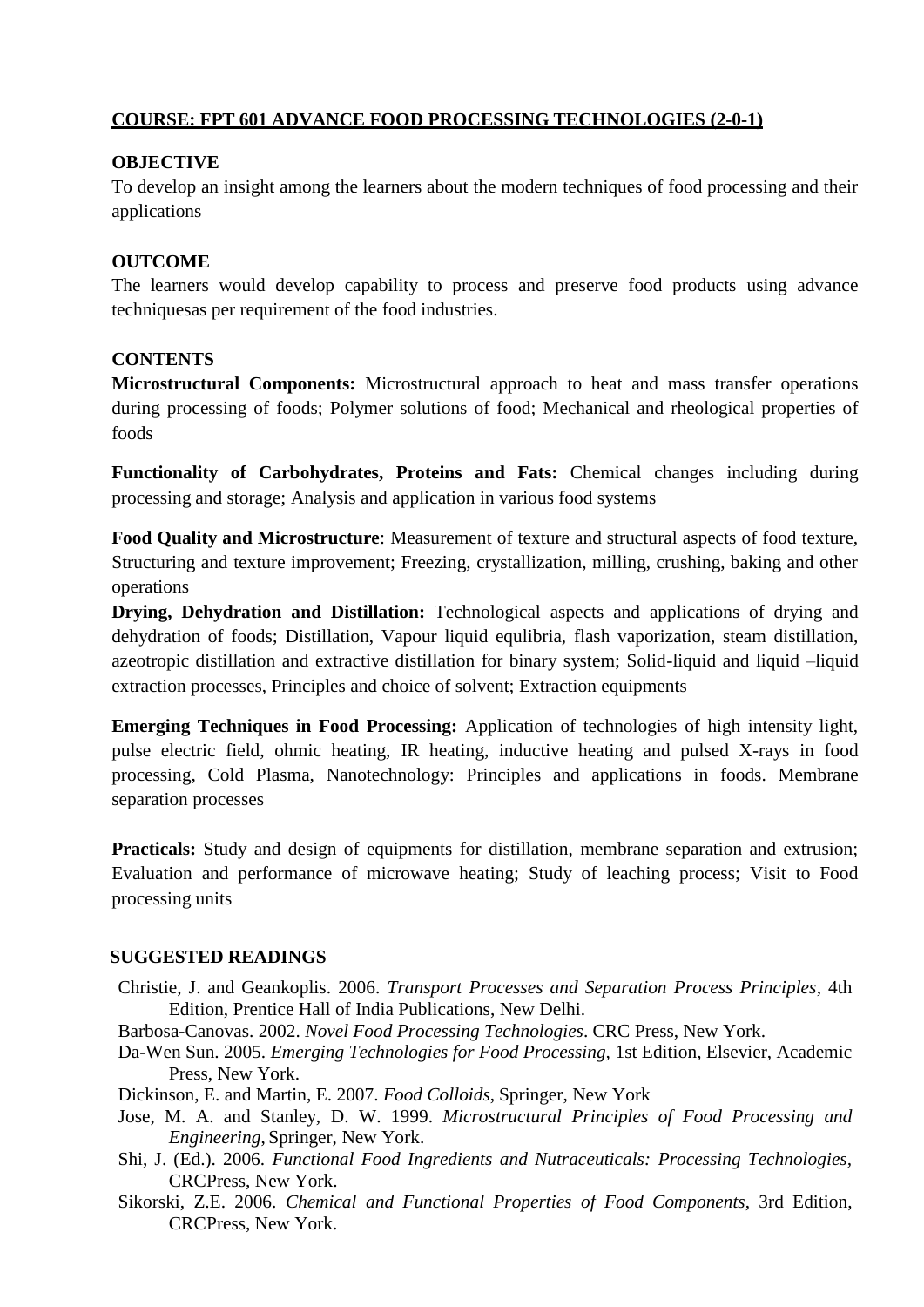#### **COURSE: FPT 603 ADVANCE TECHNIQUES OF FOOD ANALYSIS (2-0-1)**

#### **OBJECTIVE**

To develop an understanding among learners about the instrumental techniques infood analysis used for objective methods of food quality parameters

#### **OUTCOME**

The learners would be able to understand various techniques of food analysis, and applications of these techniques to the separation and analysis of multi-components of food samples.

#### **CONTENTS**

**Introduction to Food Analysis:** Introduction to food and its components; Sampling, Sample Preservation; Extraction; Proximate analysis

**Spectroscopic Techniques:** Introduction and theory of spectroscopic techniques, application in food analysis; UV-Visible, IR, Raman and Mass spectroscopy – Principle, Instrumentation, Application of techniques; Fluorescence, Turbidoimetric techniques – Principle, Instrumentation, application of technique; AAS – Principle, Instrumentation, applications;NMR/ESR spectroscopy – Principle, Instrumentation and application

**Chromatographic Techniques:** Introduction of HPLC, GC, Paper chromatography, TLC/HPTLC, Ion chromatography; Flash chromatography – Principle, Instrumentation, application of techniques

**Neo Techniques of Food Analysis:** Rheology, DSC/DTA/TGA/TMA, XRD/XRF; Electron microscopy, Refractivity; Polarimetry - Principle, Instrumentation, application of techniques; Scanning Electron Microscopy principles and applications, Study of the structure of a variety of food gels

**Practicals:** Lab exercises on food micro-structures, food authentication, neo approaches in food analysis; Individual exercise on design of experiments in food analysis

#### **SUGGESTED READINGS**

Blackburn, C. 2006. *Food Spoilage Microorganisms*. CRC Press, New York.

- Eugene, F., Barry Grob and Robert Lee. 2004. *Modern Practice of Gas Chromatography*, Wiley-Interscience, New York.
- Francis and Annick. 2007. *Chemical Analysis: Modern Instrumentation Methods and Techniques*, John Wiley & Sons Ltd. New York.
- Moir, C.2001. *Spoilage of Processed Foods: Causes and Diagnosis*. AIFST Inc. (NSW Branch) Food Microbiology Group, Sydney.
- Querol and Fleet, G. H. 2006. *Yeasts in Food and Beverage*, Springer, New York.
- Semih, O. 2005. *Methods of Analysis of Food Components and Additives*, CRC Press, New York.
- Tagu, D. and Moussard, C.2006. *Techniques of Molecular Biology,* 1 st Edition, Science Publishers CRC Press, New York.
- Wilfried, M.A.N., Wilfried M. N.2006. *Liquid Chromatography-Mass Spectrometry*, 3 rd Edition (Chromatographic Science), CRC Press, New York.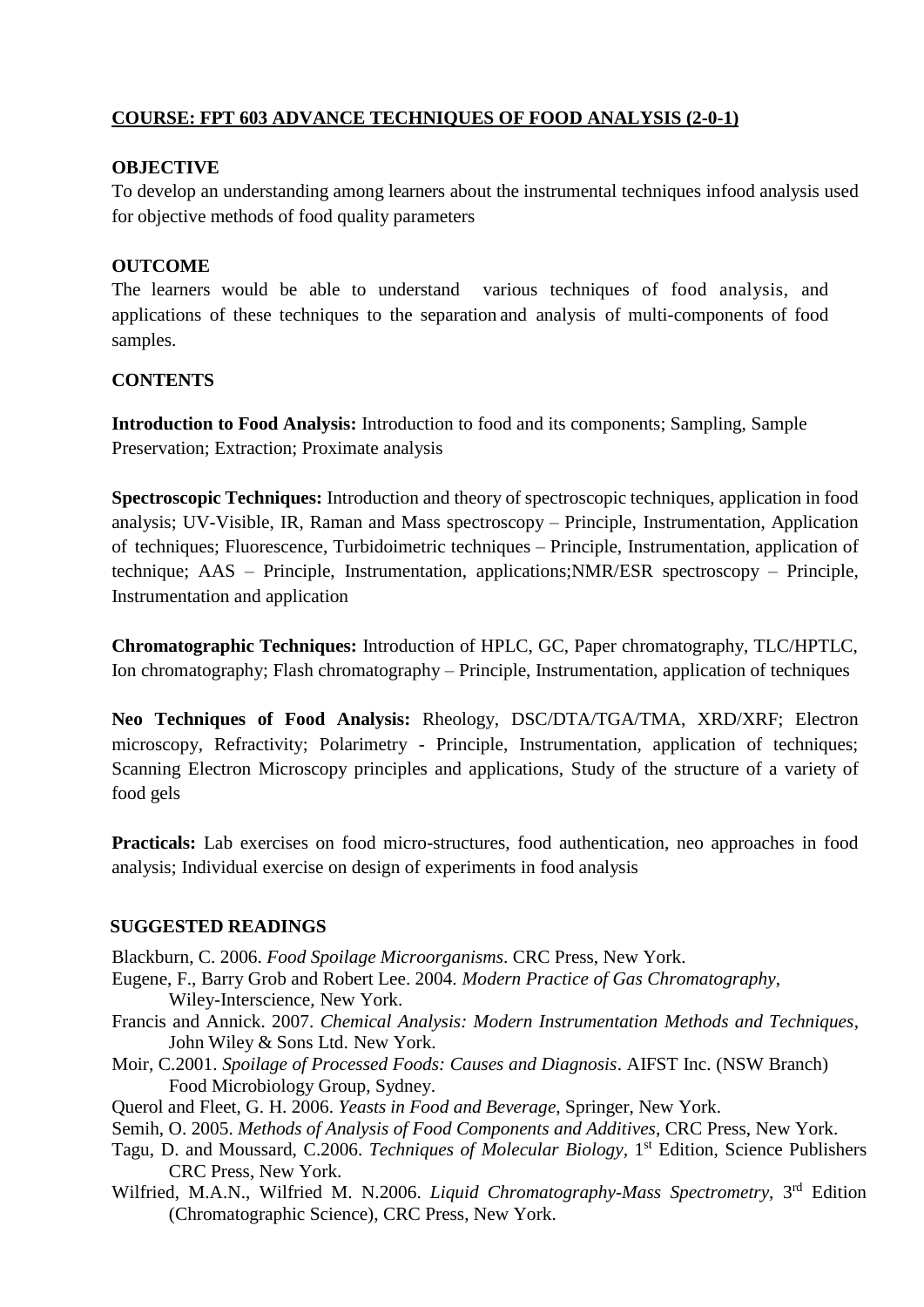#### **COURSE: FPT - 605 SEMINAR (2-0-0)**

#### **OBJECTIVE**

To develop broad understanding among learners of food processing topics and hands-on practice of the art of reporting of the study/work

#### **OUTCOME**

The learners would be able to acquire the understanding of food processing, emerging techniques and their analysis

#### **PROCESS**

The course will be coordinated by a faculty of the Department of Food Processing and Technology. The Coordinator will assign suitable topics to the learners considering the scholar's academic interest and physical access to the study area. Depending upon the professional requirement, the other faculty members of the Department of Food Processing and Technology will also be involved in the study. After completion of the study, the learner has to submit report(one hard copy), following the guidelines of writing a scientific report, to the Coordinator before oral presentation. The learner has to present the work orally using powerpoint by the end of the Semester in presence of the faculty members, research scholars and post graduate students of the Department of Food Processing and Technology. Following the oral presentation, the learner has to submit well-illustrated final report (hard copy 02 numbers).